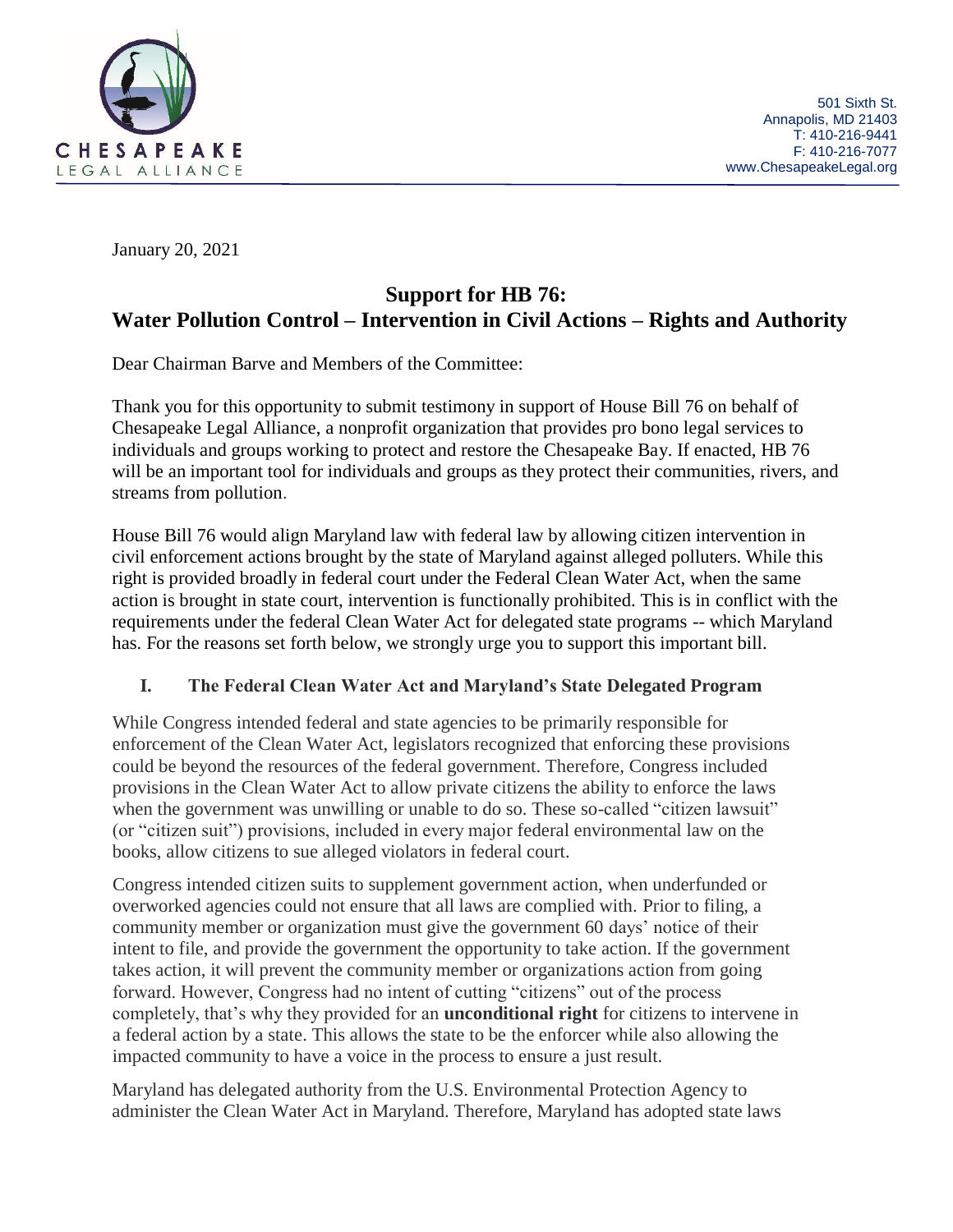### CHESAPEAKE LEGAL ALLIANCE

and regulations for administering this program. As such, this creates a somewhat parallel system of federal and state laws and also allows for enforcement actions to be brought in either federal or state court. One of the criteria for a state to be approved as a delegated program is that state law be at least as stringent as federal law. (McAbee v. Payne, 318 F.3d 1248, 1253, 16 Fla. L. Weekly Fed. C 238 (11th Cir. 2003)). In addition, each state, here Maryland, must provide **at least as much access to courts under the state program as would be allowed under the federal program.** HB 76 would fill in the missing gap and ensure that "citizens" have at least as much access to courts under the state program as the federal program.

The federal Clean Water Act requires that citizens have an unconditional right to intervene in enforcement actions. Maryland is currently not providing citizens with a unconditional right of intervention. Under current Maryland law, if the state were to bring an enforcement action in federal court for Clean Water Act violations, "citizens"—which includes cities, counties and community groups—would be provided an unconditional opportunity to participate in the case. However, if that same enforcement action was brought in Maryland courts, citizen groups, cities and counties would not be allowed to intervene (i.e. participate) in the case, even if the violations were originally investigated and documented by one of these parties. HB 76 would remedy this problem.

Due to state water pollution control laws not protecting the unconditional right to intervene, many community groups, watershed organizations, and members of the public are unable to participate in enforcement actions that impact their community, the rivers where they recreate and the water they drink. Since 2010, there have been no cases of successful intervention in any state-based lawsuits targeting polluters. This bill will fix this problem by clarifying in Maryland law that the state allows unconditional intervention, when standing has been met, for Clean Water Act enforcement cases.

# **1. No Additional Lawsuits or Burden on Courts**

Providing for intervention will not increase the number of lawsuits filed and may reduce them. Intervention only deals with **who can participate in the court proceedings already brought forward by the state**. In order to intervene, citizens must show "standing," meaning a compelling interest in the matter and a specific harm to them. When intervention is granted, it provides no rights or authorization related to bringing a matter to court, only to participate in an ongoing proceeding brought by the state.

This bill also only relates to a very narrow class of lawsuits -- state enforcement of the Clean Water Act. This bill will not impact any other laws or actions and has no effect on zoning, agriculture, or other matters governed outside the Clean Water Act.

#### **2. Other States Already Provide These Rights**

Many states have referred to the federal law in their state laws regarding intervention, or they have explicitly stated that they provide the same unconditional right of intervention. However, where states have not provided for unconditional intervention, or where their state court limited intervention, states have changed their laws. Eight other states (Alabama, Arkansas, Florida, Indiana, Kansas, Oklahoma, Tennessee and Wyoming) have enacted legislation to allow for citizen intervention as a right, thereby ensuring that public

#### **Page 2**